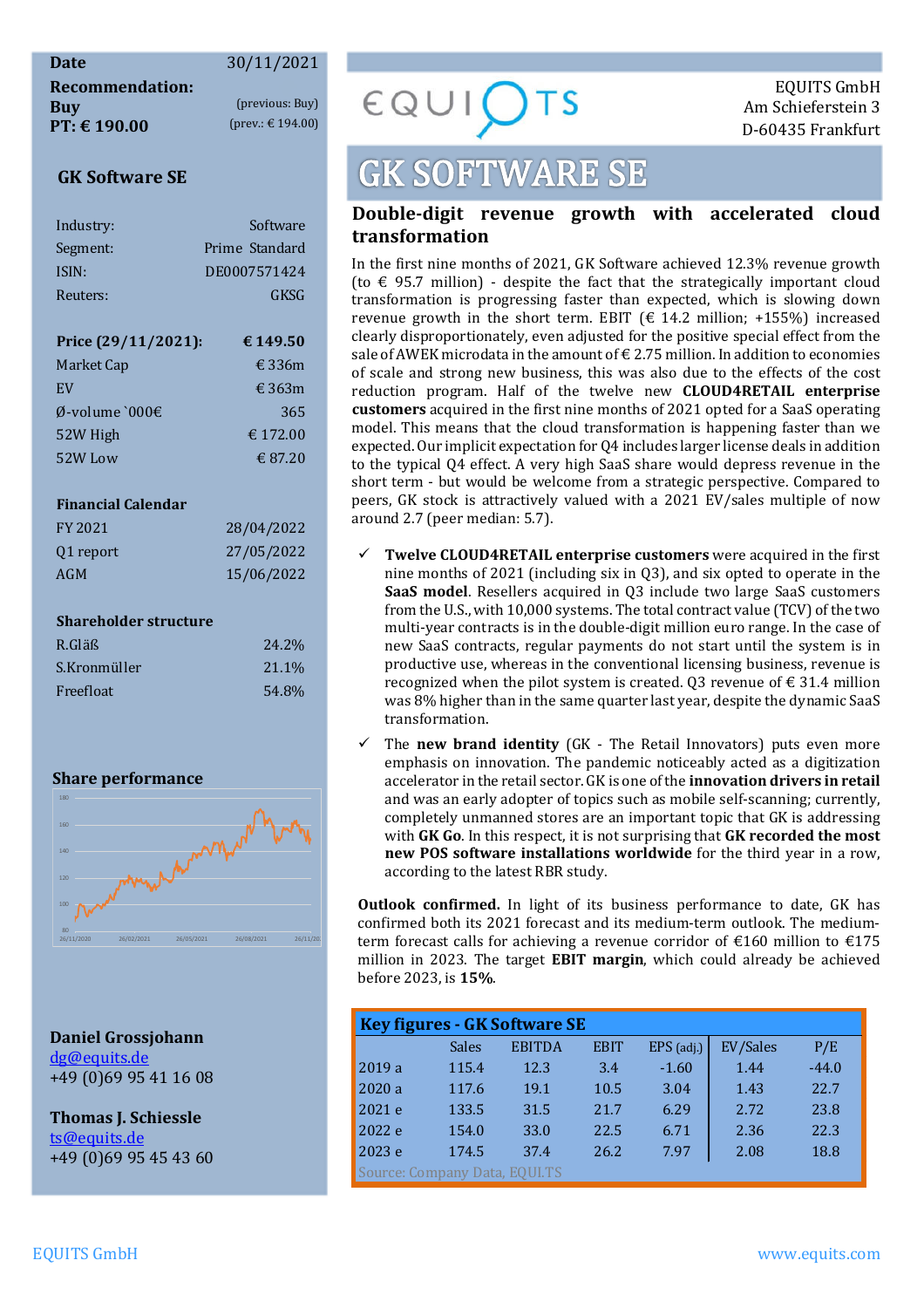#### **GK Go - fully automated, unattended stores a future topic in retail.**

The **GK Go store**, which recently went into operation at the headquarters for employees, does not require any staff and allows several customers to make contactless purchases at the same time. GK is thus demonstrating the feasibility of the concept in a real-life application. In particular, the scanless store concept is an innovation made possible in part by the interaction with connected Product Aware shelves (from Shekel LTD), which recognize removed merchandise, and 3D lidar sensors (from Hitachi), which assign merchandise to the correct customer. The concept can be implemented based on the CLOUD4RETAIL platform. There is great interest in (staff-free) selfservice solutions in the retail sector; **Tegut**, for example, recently put five **teo**s into operation that allow shopping in a mirco-store with a self-scanning app. In our opinion, unattended stores can be **successful** above all if, on the one hand, customers are not overchallenged and the billing process remains transparent for them. In addition, retailers should follow the **omni-channel idea**, because even with the advent of eCommerce, operating parallel systems has proven to be a strategic mistake for retailers.

#### **Strong growth in subscription business**

Sales in the subscription business increased to € 7.76 million (9M 2020: € 3.32 million). **Deutsche Fiskal**'s recurring revenues also contributed significantly to the increase. These have stabilized and currently amount to  $\epsilon$  0.51 million per month.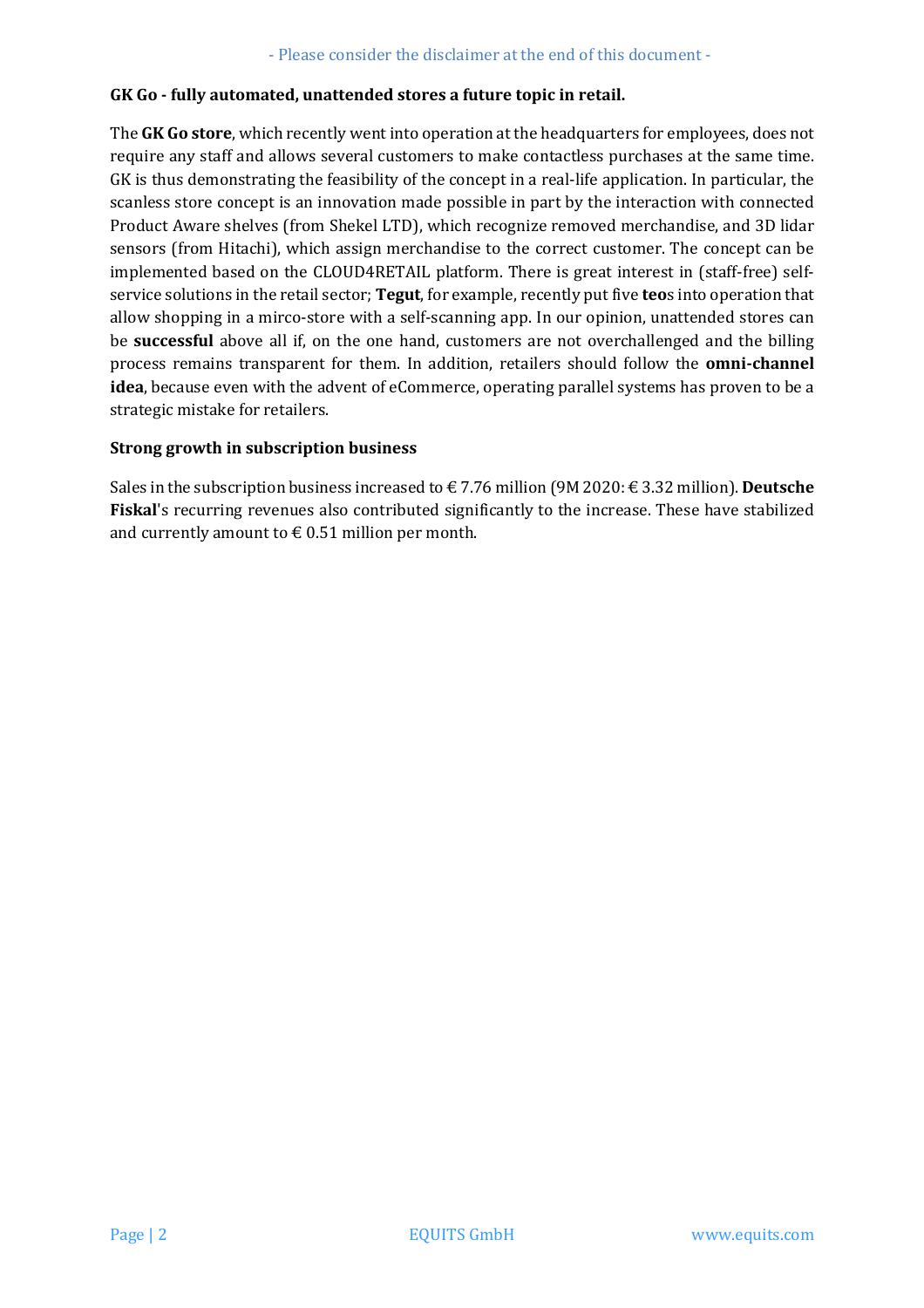- Please consider the disclaimer at the end of this document -

## **Appendix**

| <b>Income Statement (in EURm)</b> | 2018      | 2019      | 2020      | 2021e     | 2022e     | 2023e      |
|-----------------------------------|-----------|-----------|-----------|-----------|-----------|------------|
| <b>Sales</b>                      | 106.151   | 115.448   | 117.560   | 133.545   | 154.046   | 174.540    |
| Change in finished goods          | 0.000     | 0.000     | 0.000     | 0.000     | 0.000     | 0.000      |
| Other own costs capitalized       | 0.000     | 0.000     | 0.831     | 0.944     | 1.089     | 1.234      |
| Other operating income            | 3.617     | 3.837     | 4.070     | 7.323     | 5.448     | 6.172      |
| <b>Total performance</b>          | 109.768   | 119.285   | 122.461   | 141.813   | 160.582   | 181.946    |
| Cost of material                  | $-7.733$  | $-6.229$  | $-9.436$  | $-11.459$ | $-14.167$ | $-16.492$  |
| <b>Gross profit</b>               | 102.035   | 113.056   | 113.025   | 130.354   | 146.415   | 165.454    |
| Personnel expenses                | $-68.791$ | $-78.134$ | $-75.640$ | $-78.767$ | $-89.828$ | $-100.950$ |
| Other operating expenses          | $-26.411$ | $-22.666$ | $-18.307$ | $-20.128$ | $-23.605$ | $-27.131$  |
| <b>EBITDA</b>                     | 6.833     | 12.256    | 19.078    | 31.458    | 32.982    | 37.373     |
| Depreciation/amortisation         | $-5.237$  | $-8.826$  | $-8.543$  | $-9.757$  | $-10.492$ | $-11.192$  |
| <b>EBIT</b>                       | 1.596     | 3.430     | 10.535    | 21.701    | 22.491    | 26.181     |
| Financial result                  | $-1.425$  | $-2.197$  | $-1.445$  | $-1.008$  | $-0.416$  | 0.000      |
| Non operating result before taxes | 0.000     | 0.000     | 0.000     | 0.000     | 0.000     | 0.000      |
| <b>EBT</b>                        | 0.171     | 1.233     | 9.090     | 20.694    | 22.075    | 26.182     |
| Non operating result after taxes  | 0.000     | 0.000     | 0.000     | 0.000     | 0.000     | 0.000      |
| <b>Taxes</b>                      | 0.752     | $-4.372$  | $-2.824$  | $-6.429$  | $-6.858$  | $-8.134$   |
| Minority interest                 | 0.002     | 0.002     | $-0.055$  | $-0.055$  | $-0.055$  | $-0.055$   |
| <b>Net result</b>                 | 0.925     | $-3.137$  | 6.211     | 14.210    | 15.162    | 17.993     |
| Adjustments                       | 0.00      | 0.00      | 0.00      | 0.00      | 0.00      | 0.00       |
| <b>Adjusted net result</b>        | 0.925     | $-3.137$  | 6.211     | 14.210    | 15.162    | 17.993     |
| Average number of shares          | 1.93      | 2.02      | 2.05      | 2.26      | 2.26      | 2.26       |
| Average number of shares (dil.)   | 1.95      | 2.06      | 2.18      | 2.36      | 2.36      | 2.36       |
| <b>EPS</b>                        | 0.48      | $-1.60$   | 3.04      | 6.29      | 6.71      | 7.97       |
| <b>Adjusted EPS</b>               | 0.48      | $-1.60$   | 3.04      | 6.29      | 6.71      | 7.97       |
| Adjusted EPS (diluted)            | 0.47      | $-1.60$   | 3.00      | 6.02      | 6.43      | 7.63       |
| <b>DPS</b>                        | 0.00      | 0.00      | 0.00      | 0.00      | 0.00      | 0.00       |
| Source: EQUI.TS; company data     |           |           |           |           |           |            |

| <b>Cash Flow Statement (in EURm)</b>      | 2018      | 2019     | 2020      | 2021e    | 2022e    | 2023e    |
|-------------------------------------------|-----------|----------|-----------|----------|----------|----------|
| Net cash provided by operating activities | $-5.670$  | $-0.214$ | 17.715    | 19.591   | 19.995   | 23.535   |
| Net cash used in investing activities     | $-15.732$ | $-3.591$ | $-2.974$  | $-4.402$ | $-4.646$ | $-4.880$ |
| Net cash provided by financing activities | $-0.294$  | $-0.118$ | $-11.287$ | 13.500   | $-2.000$ | $-2.000$ |
| Change in cash and securities             | $-21.696$ | $-3.923$ | 3.454     | 28.689   | 13.349   | 16.654   |
| Cash and secur. at the end of the period  | 11.790    | 8.086    | 9.425     | 38.114   | 51.463   | 68.118   |
| Source: EQUI.TS; company data             |           |          |           |          |          |          |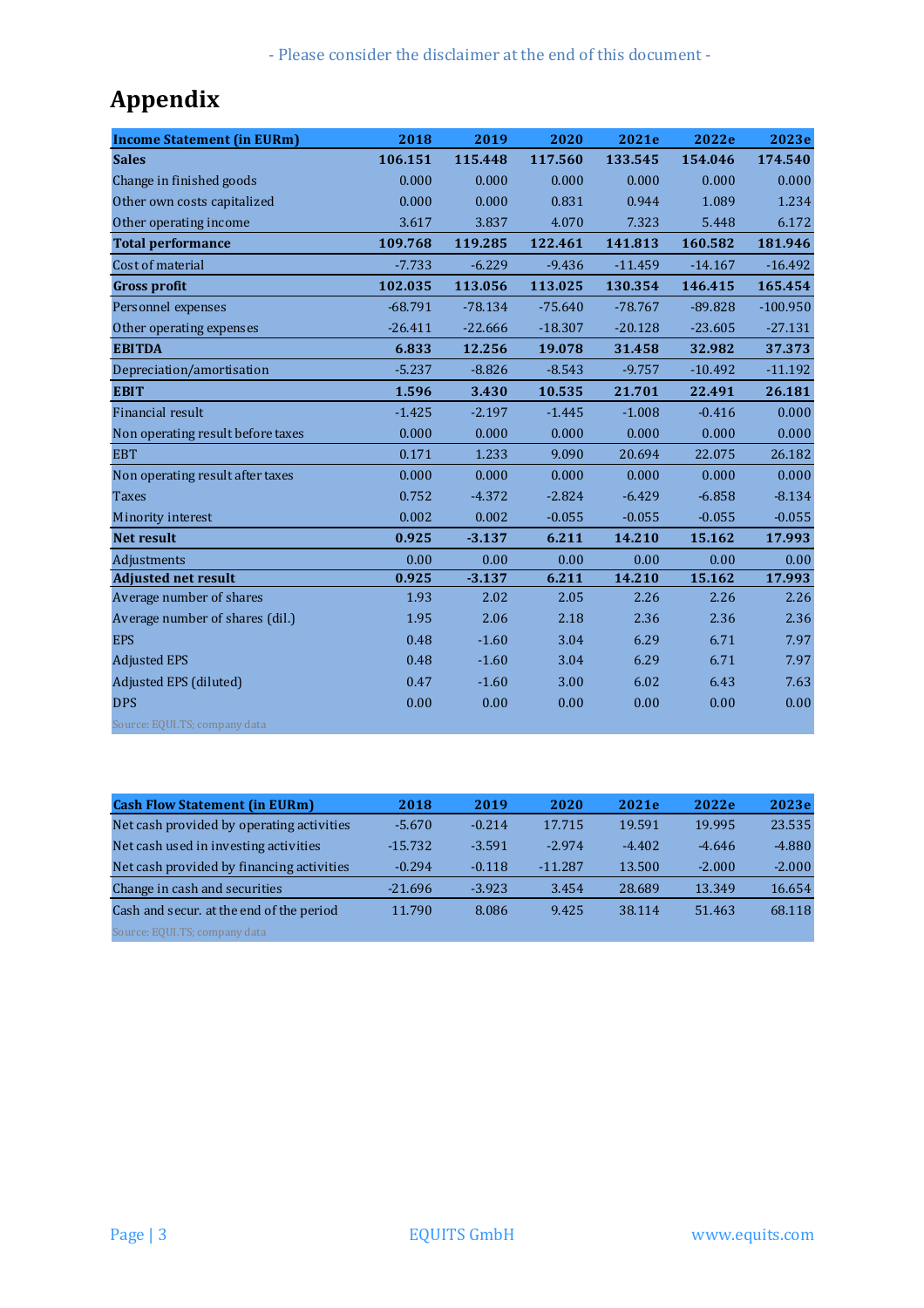- Please consider the disclaimer at the end of this document -

| <b>Balance Sheet (in EURm)</b>         | 2018    | 2019    | 2020    | 2021e   | 2022e   | 2023e   |
|----------------------------------------|---------|---------|---------|---------|---------|---------|
| Long term assets                       | 52.799  | 59.908  | 56.104  | 50.748  | 44.903  | 38.591  |
| Intangible assets                      | 30.019  | 27.607  | 25.412  | 23.212  | 19.812  | 16.412  |
| Tangible assets                        | 16.936  | 16.988  | 14.675  | 12.739  | 11.239  | 9.453   |
| Usage rights (IFRS 16)                 | 0.000   | 8.914   | 9.246   | 8.026   | 7.081   | 5.956   |
| Financial assets                       | 5.844   | 6.399   | 6.771   | 6.771   | 6.771   | 6.771   |
| <b>Current assets</b>                  | 53.304  | 52.748  | 53.214  | 86.954  | 106.780 | 129.909 |
| Inventories                            | 0.486   | 0.416   | 0.173   | 0.197   | 0.227   | 0.257   |
| <b>Trade Accounts Receivables</b>      | 26.030  | 22.240  | 23.382  | 26.561  | 30.639  | 34.715  |
| Trade Accounts Rec. from ongoing work  | 10.289  | 16.020  | 13.587  | 15.434  | 17.804  | 20.172  |
| Other current assets                   | 4.709   | 5.986   | 6.647   | 6.647   | 6.647   | 6.647   |
| Cash and securities                    | 11.790  | 8.086   | 9.425   | 38.114  | 51.463  | 68.118  |
| Other assets                           | 5.079   | 1.533   | 1.358   | 1.358   | 1.358   | 1.358   |
| <b>Total assets</b>                    | 111.182 | 114.189 | 110.676 | 139.060 | 153.040 | 169.858 |
|                                        |         |         |         |         |         |         |
| Equity                                 | 40.256  | 42.329  | 48.697  | 81.462  | 96.679  | 114.726 |
| <b>Reserves</b>                        | 39.187  | 41.261  | 47.971  | 80.681  | 95.778  | 113.705 |
| Minorities                             | 1.069   | 1.068   | 0.726   | 0.781   | 0.901   | 1.021   |
| Provisions                             | 2.789   | 4.183   | 3.480   | 3.611   | 3.748   | 3.892   |
| Liabilities                            | 64.484  | 64.805  | 54.955  | 50.443  | 49.070  | 47.696  |
| Interest bearing liabilities           | 34.819  | 33.820  | 33.202  | 28.202  | 26.202  | 24.202  |
| Leasehold liabilities                  | 0.000   | 8.868   | 9.311   | 8.026   | 7.081   | 5.956   |
| <b>Accounts Payables</b>               | 2.365   | 2.484   | 3.591   | 4.079   | 4.706   | 5.332   |
| Initial payments received              | 1.509   | 3.547   | 3.589   | 4.005   | 4.405   | 4.405   |
| Other non-interest bearing liabilities | 25.791  | 16.086  | 5.262   | 6.131   | 6.676   | 7.801   |
| Other liabilities                      | 3.653   | 2.872   | 3.544   | 3.544   | 3.544   | 3.544   |
| <b>Total equity and liabilities</b>    | 111.182 | 114.189 | 110.676 | 139.060 | 153.040 | 169.858 |
| Source: EQUI.TS; company data          |         |         |         |         |         |         |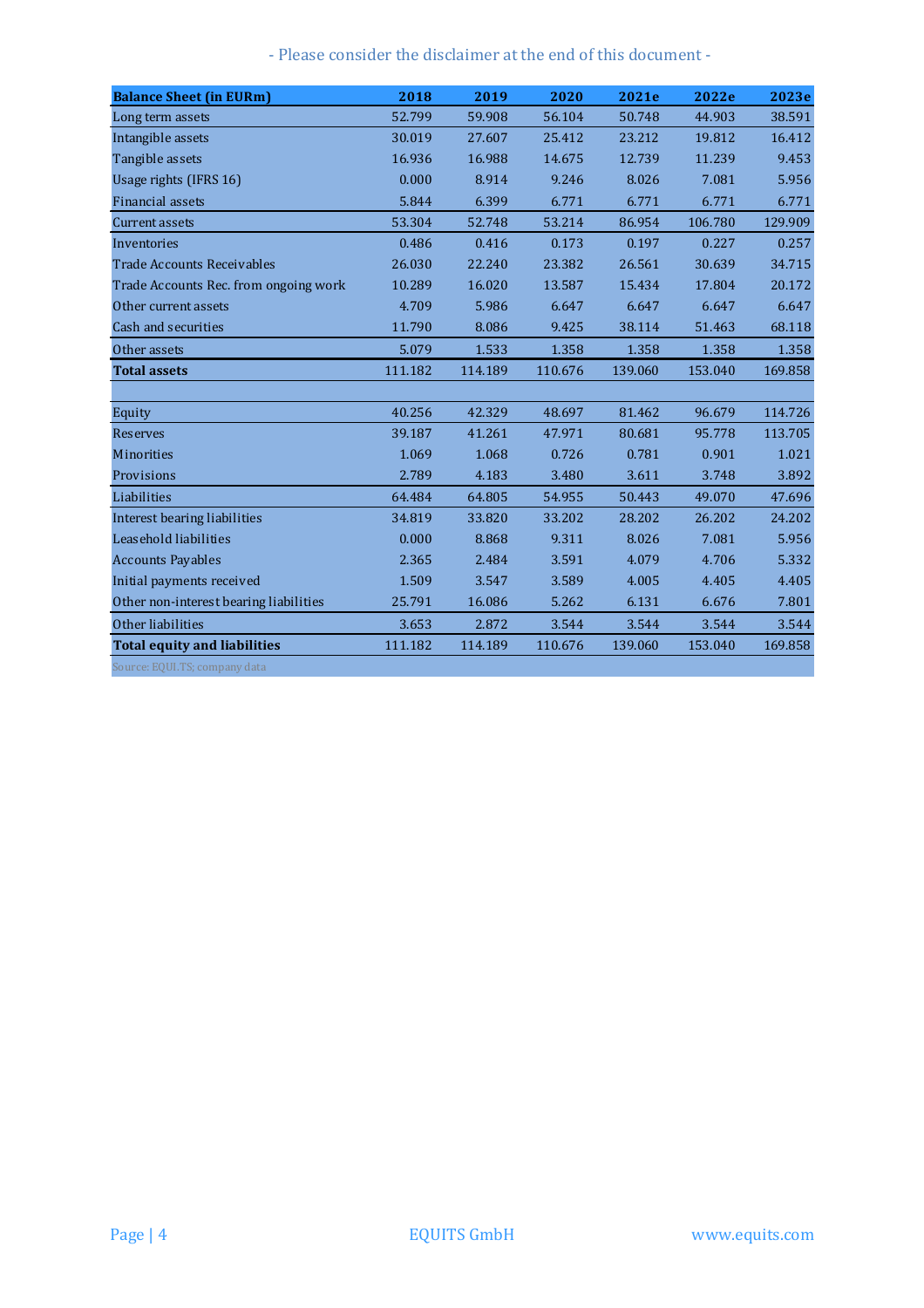|  |  |  |  |  |  |  |  | - Please consider the disclaimer at the end of this document - |
|--|--|--|--|--|--|--|--|----------------------------------------------------------------|
|--|--|--|--|--|--|--|--|----------------------------------------------------------------|

| <b>Key Ratios</b>                      | 2018    | 2019     | 2020   | 2021e | 2022e | 2023e |
|----------------------------------------|---------|----------|--------|-------|-------|-------|
|                                        |         |          |        |       |       |       |
| <b>Ratios for corporate valuation</b>  |         |          |        |       |       |       |
| EV/Sales                               | 2.01    | 1.44     | 1.43   | 2.72  | 2.36  | 2.08  |
| EV/EBITDA                              | 31.30   | 13.59    | 8.80   | 11.53 | 11.00 | 9.71  |
| EV/EBIT                                | 134.00  | 48.57    | 15.94  | 16.72 | 16.13 | 13.86 |
| P/E reported                           | 204.62  | $-44.02$ | 22.68  | 23.76 | 22.27 | 18.77 |
| P/E clean                              | 204.62  | $-44.02$ | 22.68  | 23.76 | 22.27 | 18.77 |
| <b>PCPS</b>                            | 33.23   | 22.00    | 9.96   | 14.01 | 13.09 | 11.51 |
| Price-to-book ratio                    | 4.83    | 3.35     | 2.94   | 4.19  | 3.53  | 2.97  |
| <b>Profitability ratios</b>            |         |          |        |       |       |       |
| <b>EBITDA</b> margin                   | 6.4%    | 10.6%    | 16.2%  | 23.6% | 21.4% | 21.4% |
| <b>EBIT</b> margin                     | 1.5%    | 3.0%     | 9.0%   | 16.3% | 14.6% | 15.0% |
| Pre tax margin                         | 0.2%    | 1.1%     | 7.7%   | 15.5% | 14.3% | 15.0% |
| Net margin                             | 0.9%    | $-2.7%$  | 5.3%   | 10.6% | 9.8%  | 10.3% |
| Free-cash-flow-margin                  | n.m.    | 2.3%     | 9.7%   | 11.0% | 13.7% | 14.0% |
| <b>ROE</b>                             | 2.3%    | $-7.6%$  | 13.8%  | 21.9% | 17.1% | 17.1% |
| <b>Productivity ratios</b>             |         |          |        |       |       |       |
| Sales/employees (in EUR '000)          | 92.3    | 92.6     | 106.5  | 117.5 | 131.5 | 144.7 |
| Personnel expenses/employees (in '000) | 59.8    | 62.7     | 68.5   | 69.3  | 76.7  | 83.7  |
| Net result/employees (in '000)         | 0.8     | $-2.5$   | 5.6    | 12.5  | 12.9  | 14.9  |
| Number of employees                    | 1150    | 1247     | 1104   | 1137  | 1171  | 1206  |
| <b>Financial ratios</b>                |         |          |        |       |       |       |
| Equity ratio                           | 36.2%   | 37.1%    | 44.0%  | 58.6% | 63.2% | 67.5% |
| Gearing                                | 176.2%  | 169.8%   | 127.3% | 70.7% | 58.3% | 48.1% |
| Dividend yield                         | 0.0%    | 0.0%     | 0.0%   | 0.0%  | 0.0%  | 0.0%  |
| <b>Cash-flow ratio</b>                 |         |          |        |       |       |       |
| Cash-flow per share                    | 2.96    | 3.10     | 6.90   | 10.67 | 11.42 | 12.99 |
| Free-Cash-flow per share               | $-5.46$ | 1.30     | 5.59   | 6.51  | 9.36  | 10.82 |
| <b>Other ratios</b>                    |         |          |        |       |       |       |
| Depreciation/Sales                     | 4.9%    | 7.6%     | 7.3%   | 7.3%  | 6.8%  | 6.4%  |
| Capex/Sales                            | 11.3%   | 3.2%     | 2.3%   | 1.6%  | 1.5%  | 1.5%  |
| <b>Working Capital/Sales</b>           | 32.4%   | 31.3%    | 28.5%  | 28.5% | 28.5% | 28.5% |
| Tax rate                               | -439.8% | 354.6%   | 31.1%  | 31.1% | 31.1% | 31.1% |
| Source EQUI.TS                         |         |          |        |       |       |       |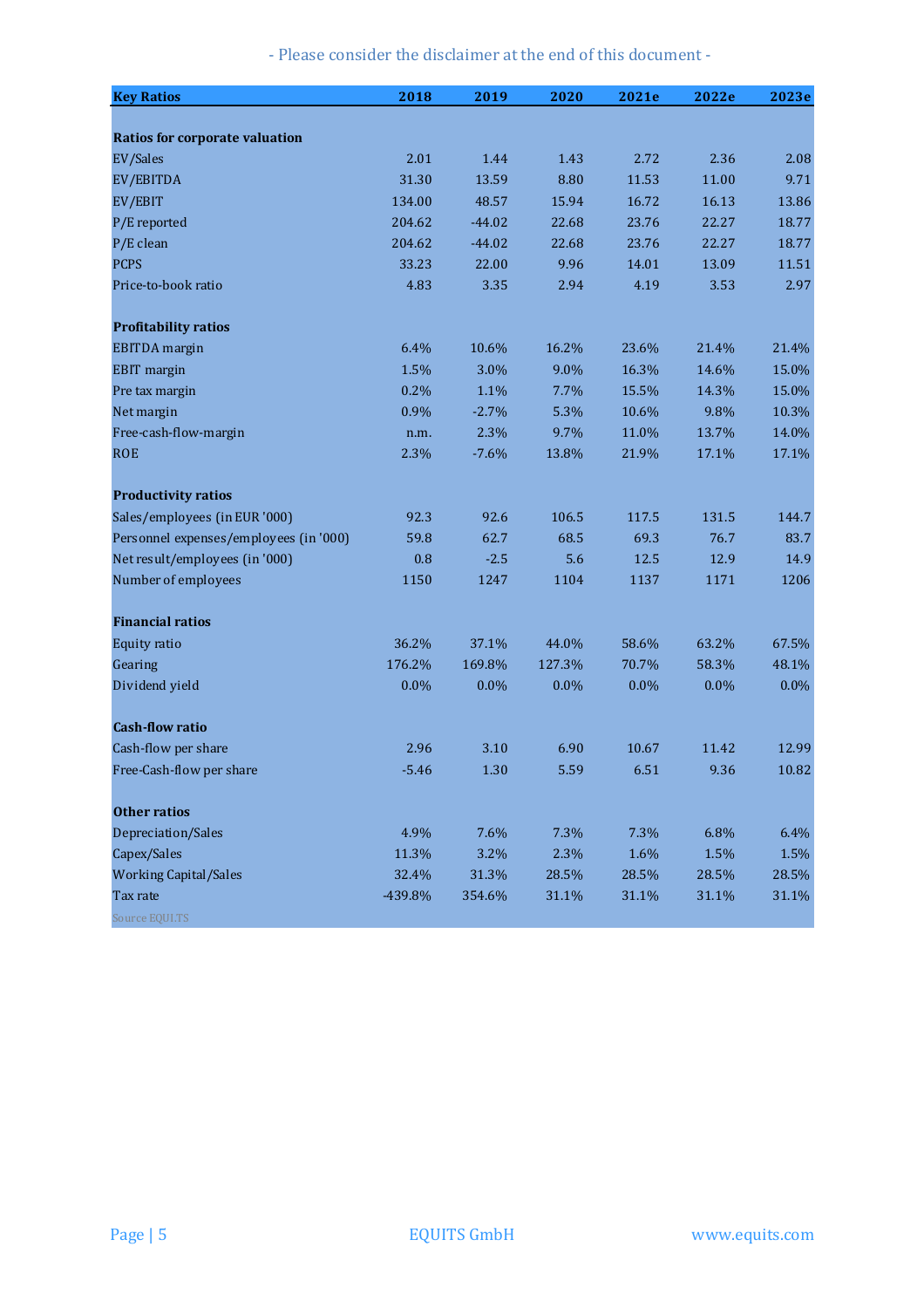# **DISCLAIMER**

**Note regarding MiFID II: This research report has been prepared by order of the issuer based on a contractual agreement and is being compensated for by the issuer. The research report has simultaneously been made publicly available to all interested persons. Hence, the receipt of this research report is to be regarded as a permitted insignificant nonmonetary benefit according to § 64 para 7 sentence 2 No. 1 and 2 of the German Securities Trading Act (WpHG).** 

**A. Disclosures according to § 85 WpHG and Regulation (EU) No. 596/2014 (MAR) and the Commission Delegated Regulation (EU) No. 958/2016 and the Commission Delegated Regulation (EU) No. 565/2017:** 

I. Disclosures on authorship, responsible company, regulatory authority:

#### **Company responsible for the publication: EQUI.TS GmbH**

#### **Authors of this financial analysis: Daniel Großjohann, Analyst, and Thomas Schießle, Analyst.**

EQUI.TS GmbH is subject to regulation through the Federal Financial Supervisory Authority (BaFin).

| Company               | Analyst                  |            | Rating | <b>Price Target</b> |
|-----------------------|--------------------------|------------|--------|---------------------|
| <b>GK SOFTWARE AG</b> | D.Grossjohann/T.Schießle | 10/11/2020 | Buy    | 116.00<br>€         |
| <b>GK SOFTWARE AG</b> | D.Grossjohann/T.Schießle | 01/12/2020 | Buy    | € 117.00            |
| <b>GK SOFTWARE AG</b> | D.Grossjohann/T.Schießle | 01/02/2021 | Hold   | € 122.00            |
| <b>GK SOFTWARE AG</b> | D.Grossjohann/T.Schießle | 24/03/2021 | Buy    | € 134.00            |
| <b>GK SOFTWARE AG</b> | D.Grossjohann/T.Schießle | 31/03/2021 | Buy    | € 133.50            |
| <b>GK SOFTWARE AG</b> | D.Grossjohann/T.Schießle | 04/05/2021 | Buy    | 162.00<br>€         |
| <b>GK SOFTWARE AG</b> | D.Grossjohann/T.Schießle | 31/05/2021 | Buy    | 164.50<br>€         |
| <b>GK SOFTWARE AG</b> | D.Grossjohann/T.Schießle | 31/08/2021 | Buy    | 194.00<br>€         |
|                       |                          |            |        |                     |

#### **Notice regarding previous publications regarding the issuer within the last 12 months:**

II. Additional information:

1. Information sources:

Material sources of information for preparing this document are publications in domestic and foreign media such as information services (including but not limited to Reuters, VWD, Bloomberg, DPA –AFX), business press (including but not limited to Börsenzeitung, Handelsblatt, Frankfurter Allgemeine Zeitung, Financial Times), professional publications, published statistics, rating agencies as well as publications of the analysed issuers.

Furthermore, discussions were held with the Management for the purpose of preparing the company study. The analysis was provided to the issuer prior to publication; no substantial changes were made afterwards.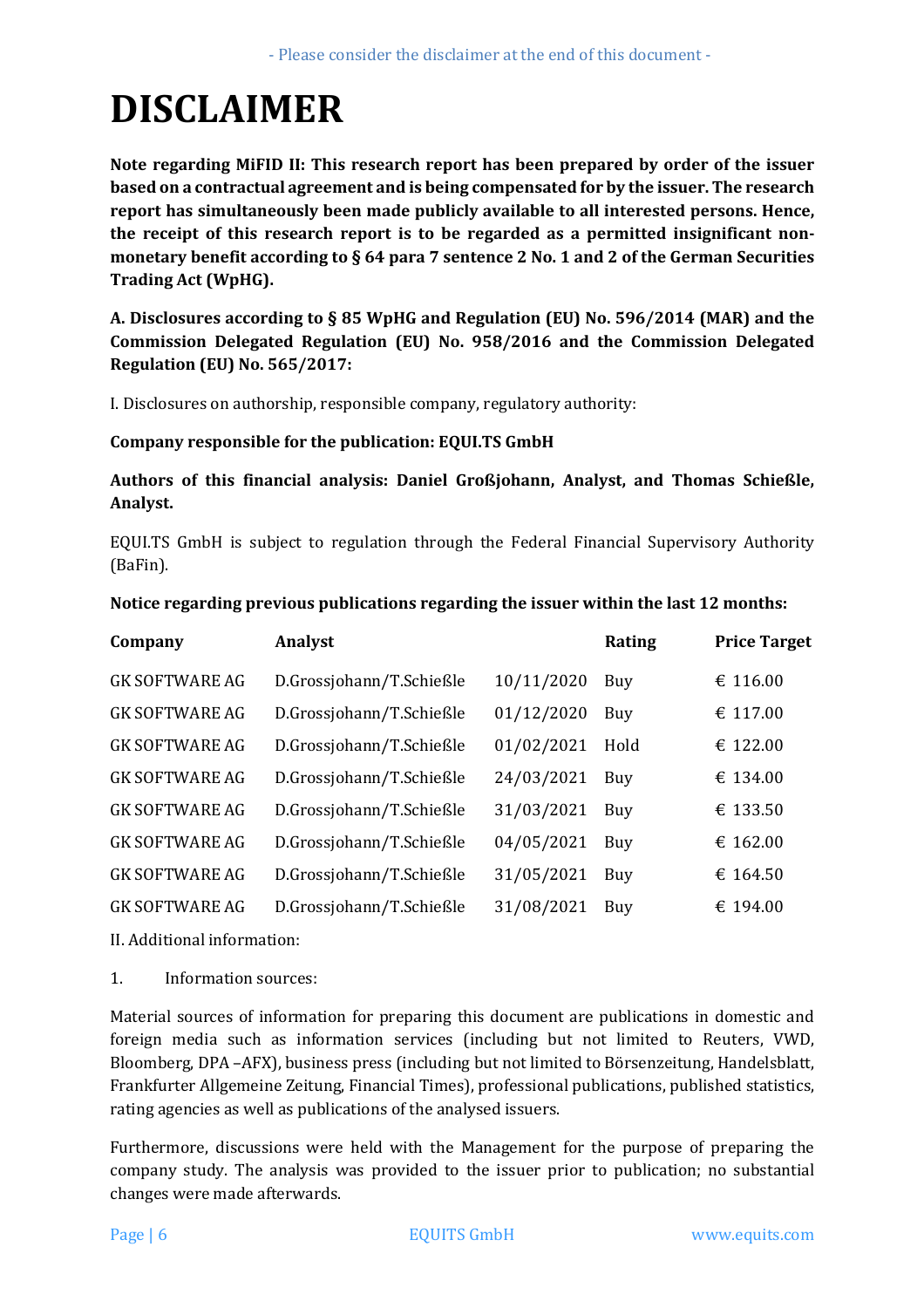2. Summary of the valuation principles and methods used in preparation of the analysis: EQUI.TS GmbH uses a 3-level absolute share rating system. The ratings pertain to a time horizon of up to 12 months.

BUY: the expected price trend of the share amounts to at least +15%. NEUTRAL: The expected price trend lies between -15% and +15%.

SELL: The expected price trend amounts to more than -15%.

The following valuation methods are used when valuing companies: Multiplier models (price/earnings, price/cash flow, price/book value, EV/revenues, EV/EBIT, EV/EBITA, EV/EBITDA), peer group comparisons, historical valuation approaches, discounting models (DCF, DDM), break-up value approaches or asset valuation approaches. The valuation models are dependent upon macroeconomic measures such as interest, currencies, raw materials and assumptions concerning the economy. In addition, market moods influence the valuation of companies. Furthermore, the approaches are based on expectations that can change quickly and without warning, according to industry-specific developments. As a result, the results of the valuation and target prices derived from the models can change correspondingly. The results of the valuation are based on a period of 12 months. They are, however, subject to market conditions and represent a snapshot. They can be reached more quickly or more slowly or be revised upwards or downwards.

#### **3. Date of initial/original publication of the financial analysis:**

#### **(30/11/2021; 09:00 am CET)**

#### **4. Date and time of the prices of financial instruments disclosed therein:**

#### **(Closing price on 29/11/2021, XETRA)**

5. Updates:

We have currently not yet set a fixed date to provide a precise update of this analysis. EQUI.TS GmbH reserves the right to update the analysis unannounced.

III. Disclosure on possible conflicts-of-interest by the use of the following numeration as reference:

1. the author has a shareholding in an amount of more than 5% of the share capital,

2. the author has participated in the management of a consortium which has publicly issued financial instruments of the issuer within the last twelve months,

3. the author has carried out sales/purchase transactions on the analysed contents,

4. there exists personnel ties between the author and the issuer,

5. the author belongs to a controlling body of the issuer or by any other means exercises a corresponding control function,

6. the author has an agreement with the issuer on the preparation of analysis (assignment),